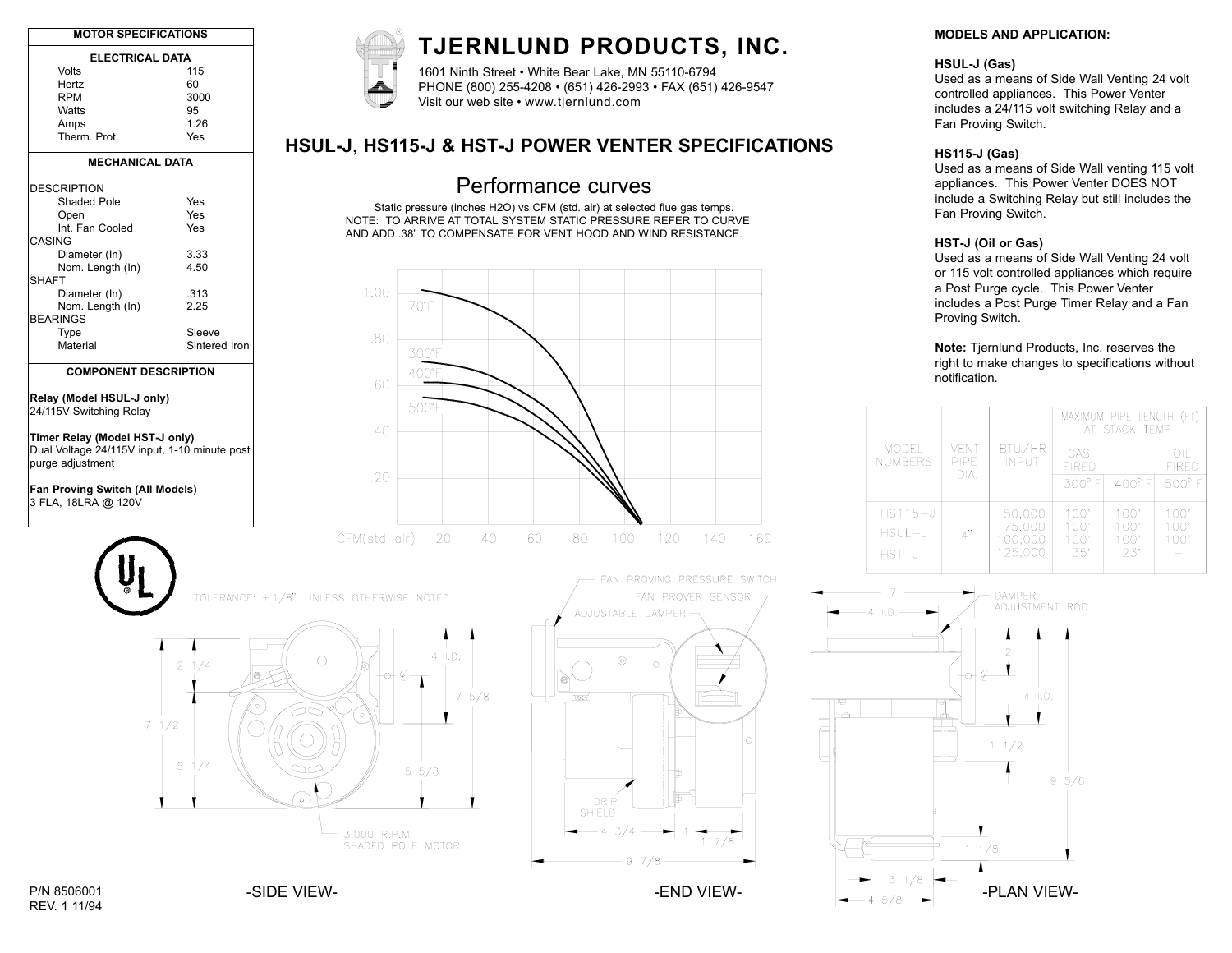| <b>MOTOR SPECIFICATIONS</b> |      |  |  |  |
|-----------------------------|------|--|--|--|
| <b>ELECTRICAL DATA</b>      |      |  |  |  |
| Volts                       | 115  |  |  |  |
| Hertz                       | 60   |  |  |  |
| <b>RPM</b>                  | 3000 |  |  |  |
| Watts                       | 166  |  |  |  |
| Amps                        | 1.51 |  |  |  |

Therm. Prot. Yes

#### **MECHANICAL DATA**

| <b>DESCRIPTION</b><br>Shaded Pole | Yes           |
|-----------------------------------|---------------|
|                                   |               |
| Open                              | Yes           |
| Int Fan Cooled                    | Yes           |
| CASING                            |               |
| Diameter (In)                     | 3.33          |
| Nom. Length (In)                  | 4.50          |
| <b>SHAFT</b>                      |               |
| Diameter (In)                     | .313          |
| Nom. Length (In)                  | 2.25          |
| <b>BEARINGS</b>                   |               |
| Type                              | Sleeve        |
| Material                          | Sintered Iron |
|                                   |               |

#### **COMPONENT DESCRIPTION**

#### **Relay (Model HSUL-1 only)** 24/115V Switching Relay

**Timer Relay (Model HST-1 only)** Dual Voltage 24/115V input, 1-10 minute post purge adjustment

**Fan Proving Switch (All Models)** 3 FLA, 18LRA @ 120V



# **TJERNLUND PRODUCTS, INC.**

1601 Ninth Street • White Bear Lake, MN 55110-6794 PHONE (800) 255-4208 • (651) 426-2993 • FAX (651) 426-9547 Visit our web site • www.tjernlund.com

## **HSUL-1, HS115-1 & HST-1 POWER VENTER SPECIFICATIONS**

# Performance curves

Static pressure (inches H2O) vs CFM (std. air) at selected flue gas temps. NOTE: TO ARRIVE AT TOTAL SYSTEM STATIC PRESSURE REFER TO CURVE AND ADD .38" TO COMPENSATE FOR VENT HOOD AND WIND RESISTANCE.



#### TOLERANCE: ±1/8" UNLESS OTHERWISE NOTED









#### **MODELS AND APPLICATION:**

#### **HSUL-1 (Gas)**

Used as a means of Side Wall Venting 24 volt controlled appliances. This Power Venter includes a 24/115 volt switching Relay and a Fan Proving Switch.

#### **HS115-1 (Gas)**

Used as a means of Side Wall venting 115 volt appliances. This Power Venter DOES NOT include a Switching Relay but still includes the Fan Proving Switch.

#### **HST-1 (Oil or Gas)**

Used as a means of Side Wall Venting 24 volt or 115 volt controlled appliances which require a Post Purge cycle. This Power Venter includes a Post Purge Timer Relay and a Fan Proving Switch.

**Note:** Tjernlund Products, Inc. reserves the right to make changes to specifications without notification.

|  |                                    |                                    |                                          | MAXIMUM PIPE LENGTH (FT)<br>AT STACK TEMP |                     |                     |
|--|------------------------------------|------------------------------------|------------------------------------------|-------------------------------------------|---------------------|---------------------|
|  | MODEL<br><b>NUMBERS</b>            | <b>VENT</b><br><b>PIPF</b><br>DIA. | BTU/HR<br><b>INPUT</b>                   | GAS<br><b>FIRFD</b>                       |                     | OIL<br><b>FIRFD</b> |
|  |                                    |                                    |                                          | 300° F                                    | $400^{\circ}$ F     | 500° F              |
|  | $HS115-1$<br>$HSUI - 1$<br>$HST-1$ | 4"                                 | 150,000<br>200.000<br>250,000<br>300.000 | 100'<br>87'<br>40'<br>4'                  | 60'<br>57'<br>12'   | 35'<br>27'          |
|  |                                    | 6"                                 | 150,000<br>200,000<br>250,000<br>300.000 | 100'<br>100'<br>100'<br>30'               | 100'<br>100'<br>92' | 100'<br>100'        |